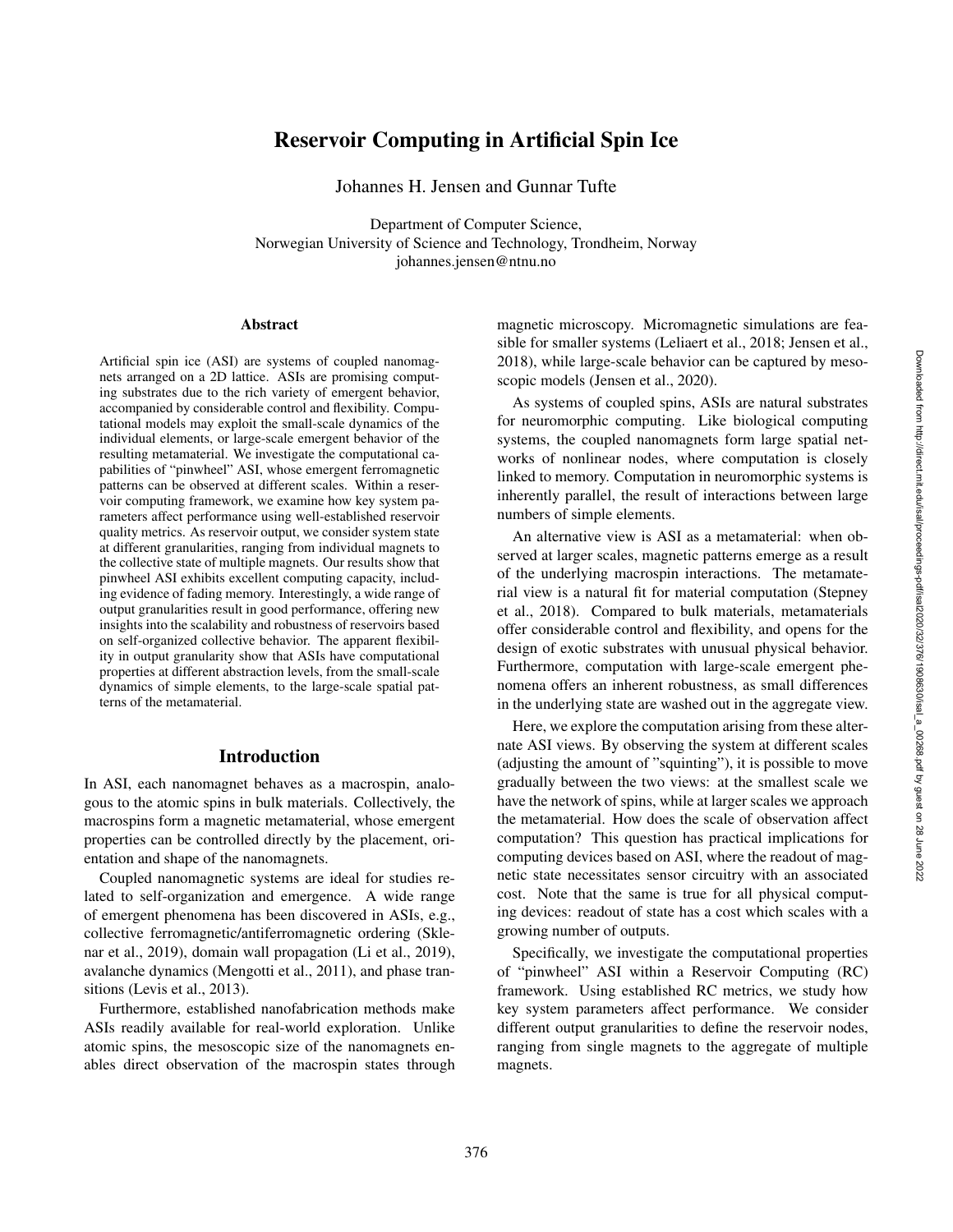

Figure 1: The emergent behavior of ASI is a result of the placement and orientation of the nanomagnets. (a) Square ASI consists of horizontal and vertical magnets arranged on a square lattice. (b) Square ASI favors antiferromagnetic order, resulting in domains of zero net magnetization (white regions). (c) Pinwheel ASI is obtained by rotating each magnet in square ASI by 45 ◦ about its center. (d) Pinwheel ASI exhibits long-range ferromagnetic order, supporting formation of domains with coherent magnetization. The systems shown in (b) and (d) are  $25 \times 25$  square and pinwheel ASI, respectively, each consisting of 1300 magnets. The arrows in (b) and (d) indicate the collective magnetization of the four circled magnets in (a) and (c), respectively.

# Background

# Artifical Spin Ice

ASIs have received considerable interest over the last decade, primarily as a model system for the study of fundamental physics. The name "artificial spin ice" stems from the use of engineered systems to mimic the arrangement of molecules in water ice. Established nanofabrication techniques coupled with the ability to directly observe macrospin states, has enabled the study of a wide range of physical phenomena in ASI (Skjærvø et al., 2020).

In ASI systems, each nanomagnet behaves as a binary mesoscopic spin. The small size ensures a uniform internal magnetization (a single-domain state), while an elongated shape constrains the orientation of the magnetization to lie along the long axis (a binary state).

The artificial spins are coupled via the magnetic dipoledipole interaction: each magnet is subject to the stray magnetic field of neighboring magnets.

The particular arrangement and orientation of the magnets is referred to as the *geometry*, which effectively defines the nature of the magnet-magnet interactions. Fig. 1a depicts square ASI, which consists of horizontal and vertical magnets arranged on two square lattices. The sub-lattice with vertical magnets is placed at an offset from the sub-lattice with horizontal magnets, as indicated by the different colors. Pinwheel ASI is shown in Fig. 1c, and is obtained by rotating each magnet in square ASI by  $45^{\circ}$  about its center.

Some geometries result in antiferromagnetic ordering, where domains of zero net magnetization are energetically favorable. Fig. 1b shows the collective magnetization in square ASI, with the emergence of antiferromagnetic domains (white regions). In antiferromagnetic systems, only the boundaries of the domains have an observable magnetization at larger scales. Pinwheel ASI, on the other hand,

exhibits ferromagnetic behavior, i.e., the magnets form domains with coherent magnetization of non-zero magnitude. Fig. 1d shows emergent ferromagnetic patterns as found in pinwheel ASI. Ferromagnetic domains are also clearly visible at large scales, making pinwheel ASI ideal for our study.

There are a myriad of ways to tune the behavior of ASIs. For example, the lattice spacing (distance between magnet centers) determines the size of the anti- or ferromagnetic domains: a smaller spacing results in larger domains. Small changes to the geometry can result in fundamentally different behavior. Novel geometries provide a seemingly endless playground for exploration of self-organization and emergence *in-materio*. In addition, there are several ways to tune behavior externally, without altering the system, e.g., through an external magnetic field or temperature.

#### Reservoir Computing

Reservoir Computing (RC) is a methodology which allows a dynamical system to be exploited for computation (Jaeger, 2001; Maass et al., 2002). The key component is the dynamical system, which is referred to as the *reservoir*. An input signal perturbs the reservoir, which, as a result of its inherent properties, produces a complex dynamic response. The reservoir functions as a nonlinear kernel with memory, maintaining a rich repertoire of nonlinear input transformations. Subsequently, a linear *readout layer* is trained to produce some desired function as a weighted sum of reservoir states. Crucially, the readout layer is the only trained part of the system, i.e., both the input layer and the reservoir remains unchanged.

State of the art performance has been obtained using RC methods for a variety of tasks, both with classical neural reservoirs (Lukoševičius and Jaeger, 2009) as well as a range of physical reservoirs (Tanaka et al., 2019). A variety of magnetic reservoirs have been proposed, such as magnetic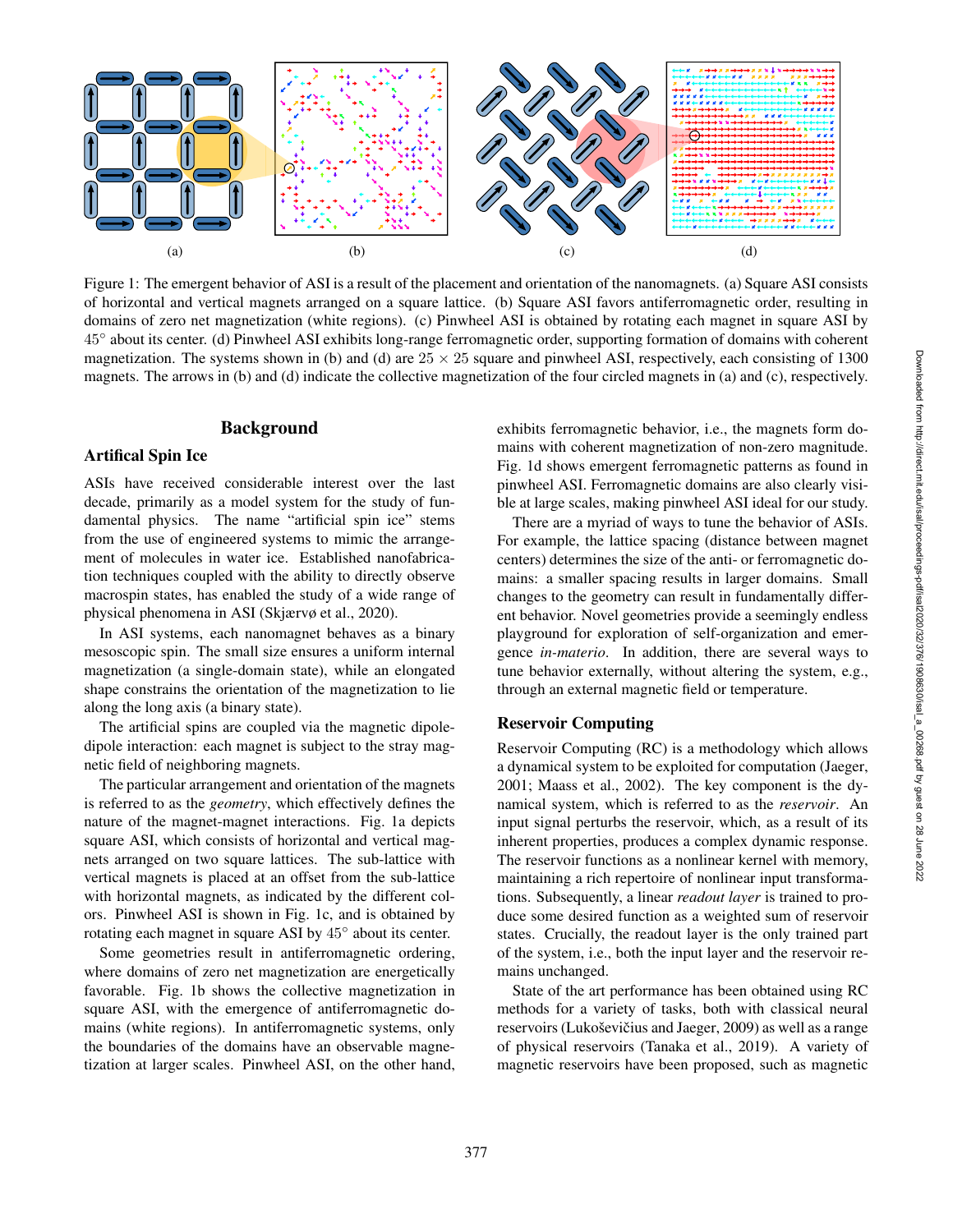tunnel junctions (Furuta et al., 2018), spin torque oscillators (Torrejon et al., 2017) magnetic skyrmions (Prychynenko et al., 2018), magnetic thin-films (Nakane et al., 2018) and dipole coupled nanomagnets (Nomura et al., 2019). The latter two examples bear some resemblance to ASIs, as magnetic metamaterials consisting of dipole coupled nanomagnets.

Good reservoirs are nonlinear, high dimensional dynamical systems with rich dynamics. Interactions between nodes in the reservoir facilitates the formation of nonlinear memory, i.e., where the state of a node is a nonlinear function of current and previous inputs. Crucially, the reservoir should have the *echo-state property* which, informally, means the reservoir gradually forgets over time.

ASIs are promising reservoirs since they exhibit many of the above-mentioned properties. Magnetic switching is inherently nonlinear, hence a large number of magnets is a high-dimensional nonlinear system. Magnetic dipole-dipole interactions enable the flow of information between nodes, with the potential for memory formation. Reservoir state can be observed directly as the state of individual spins, or through emergent patterns at coarser granularities.

As dynamical systems, ASIs exhibit a large number of attractors, due to the highly degenerate energy landscape. Earlier work has shown that different attractors can be reached by encoding input as a global external magnetic field (Jensen et al., 2018). Consequently, the system state forms a spatial representation of input history, i.e., exactly the kind of behavior sought in a reservoir.

### Reservoir quality

A range of methods have been proposed to evaluate reservoir quality, ranging from benchmark tasks such as speech recognition and signal classification, to more generic measures such as memory capacity (Jaeger, 2002) and information processing capacity (Dambre et al., 2012).

In this work, we employ two generic measures related to signal classification, namely the kernel-quality and generalization-capability (Legenstein and Maass, 2005).

Kernel-quality is a measure of how well the reservoir is able to separate temporal input patterns. It is estimated by perturbing the reservoir with  $m$  different input signals. At the end of each signal, the reservoir states are recorded as the columns of an  $n \times m$  matrix  $M_K$  where n is the number of reservoir nodes. Computing the rank  $K$  of this matrix gives a measure of kernel-quality (higher is better). If the kernel rank  $K = m$ , then it is guaranteed that *any* assignment of target outputs can be implemented by a linear readout. If  $K < m$ , the kernel rank can still be viewed as a measure of computational power, since it is a measure of the number of "degrees of freedom" the readout has available.

Kernel-quality is insufficient alone as a measure of reservoir quality. A complementary property is the reservoir's ability to generalize to new unseen input signals.

Generalization-capability is measured the same way as kernel-quality, except the  $n \times m$  matrix  $M_G$  is now the reservoir states after seeing m *similar* input signals. We wish for the generalization rank  $G$  of this matrix to be low, meaning the reservoir states are similar and should generalize well.

A good reservoir maximizes  $K$  while minimizing  $G$ , hence a combined measure of computing capacity Q can be obtained by simply taking the difference:  $Q = K - G$ (higher is better).  $Q$  is a measure of the usable nodes in the reservoir, i.e., nodes with both good kernel-quality and generalization-capability.

Theoretically, the information processing capacity is bounded by the number of reservoir nodes  $n$  (Dambre et al., 2012). Since the rank of a matrix is bounded by its smallest dimension, one should choose  $m \geq n$  to avoid saturation of the measures before the theoretical limit. Thus  $K, G \in [1, n]$ and  $Q \in [1 - n, n - 1]$ , where  $Q = n - 1$  indicates the best possible performance, while  $Q \leq 0$  indicates a reservoir with no usable computing capacity.

When comparing reservoirs with different numbers of nodes, the normalized rank r provides a measure of computational power per node:  $r = R/n$  where R is the matrix rank. We denote the normalized versions of  $K$ ,  $G$  and Q as k, q and q, respectively. Thus,  $k, q \in [1/n, 1]$  and  $-1 < q < 1$  with  $q = 1 - 1/n$  indicating the best possible performance while  $q \leq 0$  represents a reservoir with no usable capacity (Haynes et al., 2015).

## Methods

### Magnetic model

For our computational study, we use the flatspin ASI simulator, which enables fast simulations of dynamics in coupled spin systems (Jensen et al., 2020). In flatspin, magnets are modeled as point dipoles with binary state. Each dipole is affected by neighboring magnets through magnetic dipoledipole interactions, as well as a global external field.

Dynamics in flatspin are deterministic, modeled as a series of single spin flips. A spin may flip (switch state) if the total magnetic field acting on it is sufficiently strong, i.e., exceeds its intrinsic coercive field, and is directed in the opposite direction of its magnetization.

The global parameter  $\alpha$  scales the strength of the dipoledipole interactions. A large value of  $\alpha$  denotes a high degree of coupling between the spins. An increase in  $\alpha$  is equivalent to reducing the lattice spacing between all magnets.

# Input encoding

As input we consider temporal binary patterns, i.e., the input is a function  $u(t) \in \{0, 1\}$  for discrete time  $t = 0..T$ . For each input bit we cycle the external field at a fixed field strength H at an angle determined by the input bit:  $\phi_0$  for 0 and  $\phi_1 = \phi_0 + 90^{\circ}$  for 1. The  $90^{\circ}$  offset ensures both 0 and 1 will perturb the system with the same amount of force (due to the pinwheel geometry). To break symmetry, we set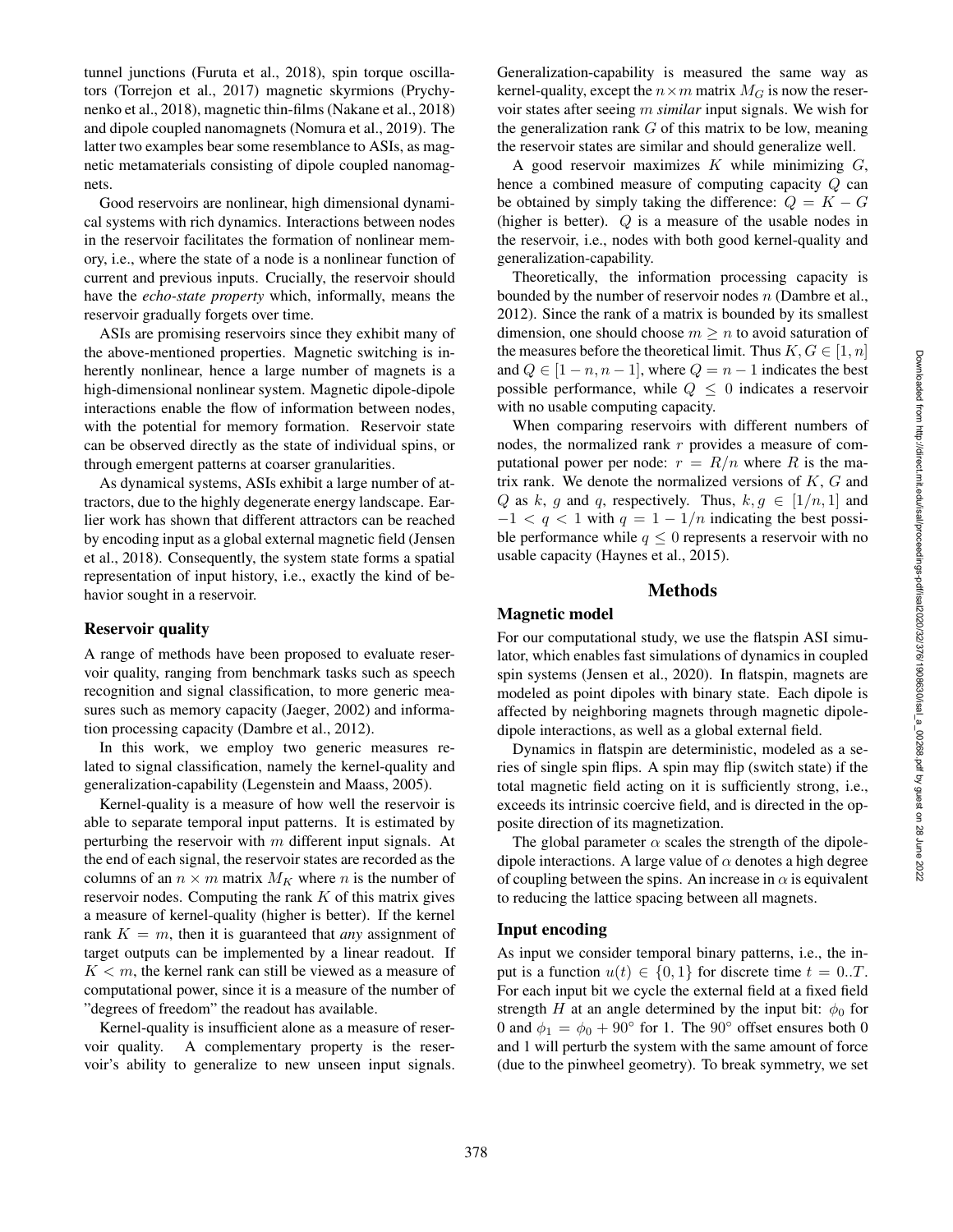

Figure 2: (a) A reservoir node contains one or more spins: shown here are nodes with one, four and 12 spins. (b)  $10 \times 10$ pinwheel ASI has 220 spins, shown here with a  $7 \times 7$  grid superimposed. Summing the magnetization of the spins in each cell results in the coarse-grained view shown in (c). The length of the arrows indicates the magnitude of the magnetization.

 $\phi_0 = 7^\circ$ , which causes each input bit to affect magnets in one sub-lattice slightly more than the other. We use a small angle to still allow switching to occur in both sub-lattices.

#### Output granularity

As reservoir output we record the magnetization of the ASI. The number of reservoir nodes  $n$  depends on the granularity of observation (the level of "squinting"). Fig. 2a illustrates nodes containing different numbers of magnets: a single spin, four magnets and twelve magnets. Each group of magnets results in two reservoir nodes, one for each vector component of the collective magnetization.

At the finest granularity, we resolve the binary state of individual spins, i.e., the number of reservoir nodes  $n$  equals the number of spins  $N$ .

To define coarse-grained nodes, we superimpose a regular  $S \times S$  grid onto the ASI, as shown in Fig. 2b. The magnetization of the spins within each grid cell is then summed to produce an aggregate output vector, as shown in Fig. 2c. For an  $S \times S$  grid, we obtain  $n = 2S^2$  reservoir nodes, as each grid cell results in two nodes.

The grid won't necessarily align with the underlying ASI geometry, thus the number of magnets within each grid cell may vary. This can be seen in Fig. 2b, where some cells contain four magnets while others contain five.

A decrease in the number of grid cells results in an increase in state resolution, as nodes can take more possible values. Hence, a coarse-grained view offers more computational power per node, at the cost of fewer nodes.

When multiple magnets are aggregated, the reservoir state is effectively degenerate: there will be multiple spin configurations which produce the same vector sum.

#### Experiment setup

We consider systems of  $10 \times 10$  pinwheel ASI, consisting of  $N = 220$  stadium-shaped nanomagnets with dimensions  $220 \text{ nm} \times 80 \text{ nm} \times 20 \text{ nm}$ , and parameters  $h_k = 200 \text{ mT}$ ,  $b = 0.41, c = 1.0, \beta = 1.5$  and  $\gamma = 3.9$ .

Due to manufacturing imperfections there will always be variation in the coercive fields of the magnets. Hence, we apply a disorder of 5% to the coercive fields  $h_k^{(i)}$  $k^{(i)}$  of each magnet  $i$ , i.e., the coercive fields are sampled from a normal distribution with mean  $h_k$  and standard deviation  $0.05h_k$ . We define an ASI *sample* as a set of N coercive fields  $\{h_k^{(i)}\}$  $\binom{u}{k}$ .

We start with an initially polarized ASI, such that the total magnetization is saturated towards the right (as illustrated in Fig. 1c). Next, the input signal is applied through the external field. For kernel-quality we use  $m = 220$  random binary input signals, each 100 bits in length. For generalizationcapability, we use  $m = 220$  random binary input signals where the first 40 bits are random and the remaining 60 bits are equal across the signals. Hence the generalization rank, at the end of the input signal, is a measure of how sensitive the system is to inputs older than 60 time steps.

In the following, we vary the strength of the external field H and the coupling strength  $\alpha$ . For each experiment we generate 30 ASI samples, and take the average rank.

Full visibility First, we consider reservoirs with full visibility of the 220 magnets as output  $(n = 220$  reservoir nodes). For each ASI sample, we sweep the coupling strength  $\alpha$  and the strength of the external field  $H,$  and measure the corresponding  $K$ ,  $G$  and  $Q$ . We sweep 16 values of  $\alpha$  in the range 3e−5 to 3e−3, which roughly corresponds to lattice spacings from  $1000\,\mathrm{nm}$  to  $215\,\mathrm{nm}$ . For each  $\alpha$  value, we sweep 16 values of H in the range  $66 \,\mathrm{mT}$  to  $81 \,\mathrm{mT}$ .

Output granularity Next, we investigate how the output granularity affects performance. Grids of size  $1 \times 1$  to  $10 \times 10$  are superimposed onto the ASI, resulting in  $n = 2$ to  $n = 200$  reservoir nodes. For each n we calculate the corresponding  $K$ ,  $G$  and  $Q$ . When comparing performance across different number of nodes  $n$ , we use the normalized rank measures  $k$ ,  $g$  and  $q$ . We maintain the same number of input patterns  $m = 220$ , i.e., independently of n.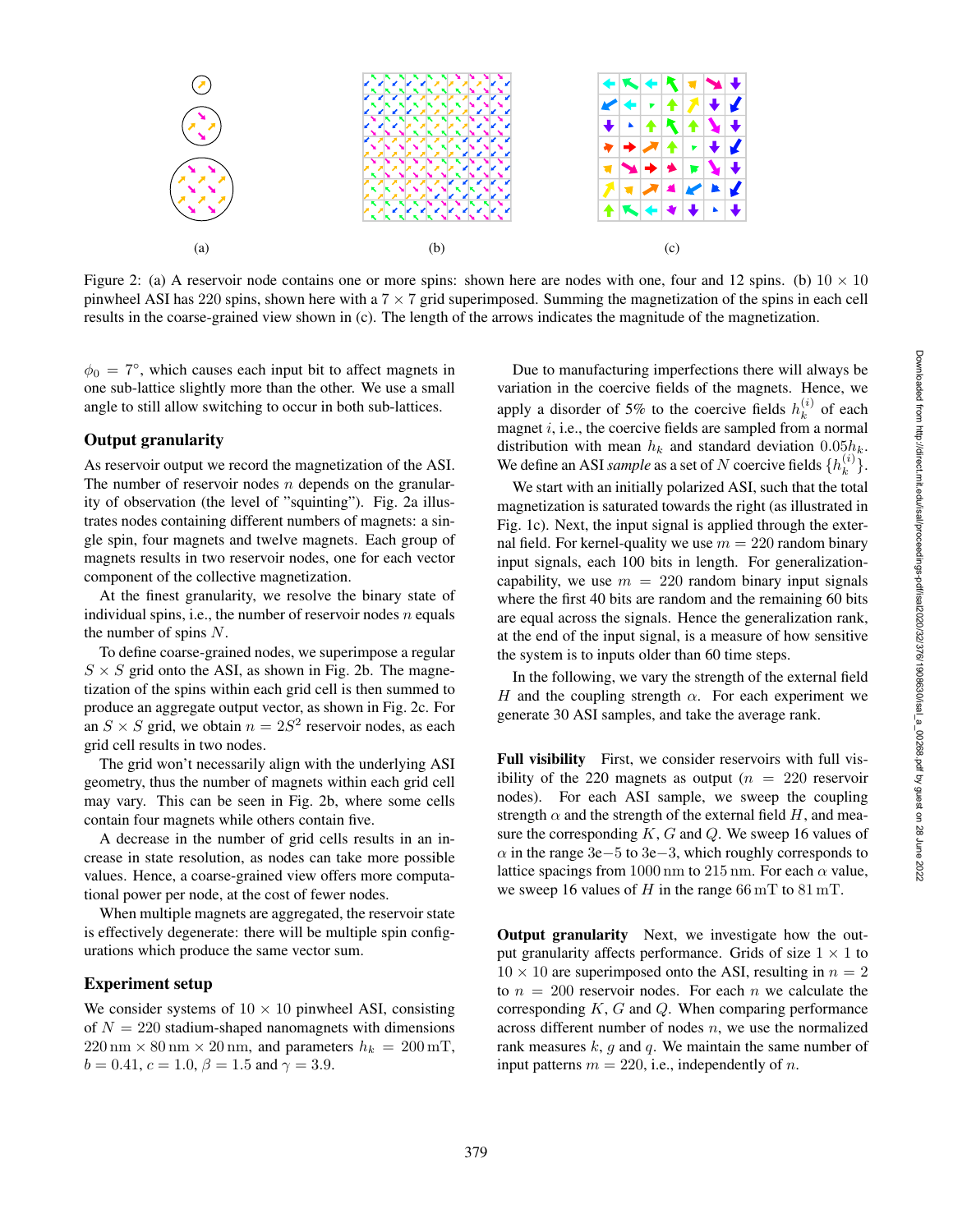

Figure 3: Average (a) kernel rank K, (b) generalization rank G and (c) computing capacity  $Q = K - G$ , as a function of the parameters  $H$  and  $\alpha$ .



Figure 4: Average kernel rank  $K$ , generalization rank  $G$  and computing capacity Q, along the ridge lines of Fig. 3, i.e., for each  $\alpha$  value, the highest value of K, G and Q is plotted.

# **Results**

# Full visibility

Fig. 3 shows the results of the parameter sweep of  $H$  and  $\alpha$ , as heatmaps of the average kernel rank K, generalization rank *G* and computing capacity  $Q = K - G$ . Each cell in the heatmap is the average of the 30 different ASI samples.

All measures exhibit a ridge line in the  $H-\alpha$  plane, which drops quickly for low  $\alpha$  values. The ridge shows an apparent linear relationship between H and  $\alpha$ , in terms of computational performance.

As can be seen in Fig. 3a, kernel rank  $K$  is generally high along the ridge. In Fig. 3b, a similar but thinner ridge is apparent for the generalization rank  $G$ . The  $K$  and  $G$  ridges are in the same location of the  $H-\alpha$  plane. In Fig. 3c, the ridge line of their difference  $Q$  is shifted slightly to the right.

Fig. 4 plots  $K$ ,  $G$  and  $Q$  along the ridge lines in Fig. 3, as a function of  $\alpha$ , i.e., for each  $\alpha$  value, the highest value of  $K$ ,  $G$  and  $Q$  is plotted. A general trend is a decline in both K and G as  $\alpha$  is increased. K nearly saturates for



Figure 5: Average generalization rank G over time. The dashed line marks where the input signals transition from being different to being identical.

 $1e-3 < \alpha < 2e-3$  with ranks as high as 215 on average (recall that the maximum rank is 220). The Q ridge, on the other hand, is fairly flat as a function of  $\alpha$ , with an apparent maximum for  $\alpha = 1.02e-3$  and  $H = 78$  mT. However, we note that the standard deviation of  $K$  (and hence  $Q$ ) is significantly higher for large values of  $\alpha$ .

Fig. 5 shows how G evolves over time, i.e., measured after being perturbed with each of the 100 input bits, for  $\alpha = 1.02e-3$  and  $H = 78$  mT. Recall that after the first random 40 bits, the input signals are identical for the remaining 60 bits. As can be seen in Fig. 5, the average rank drops quickly at  $t = 40$ , after which there is a somewhat gradual decline. Inspecting the trajectories of G for the individual ASI samples reveals that there are variations in the behavior: for some samples, the rank drops quickly, while others exhibit a more gradual decline.

#### Output granularity

Fig. 6 shows similar heatmaps of  $K$ ,  $G$  and  $Q$ , but using a coarse-grained output with a  $5 \times 5$  grid ( $n = 50$  nodes).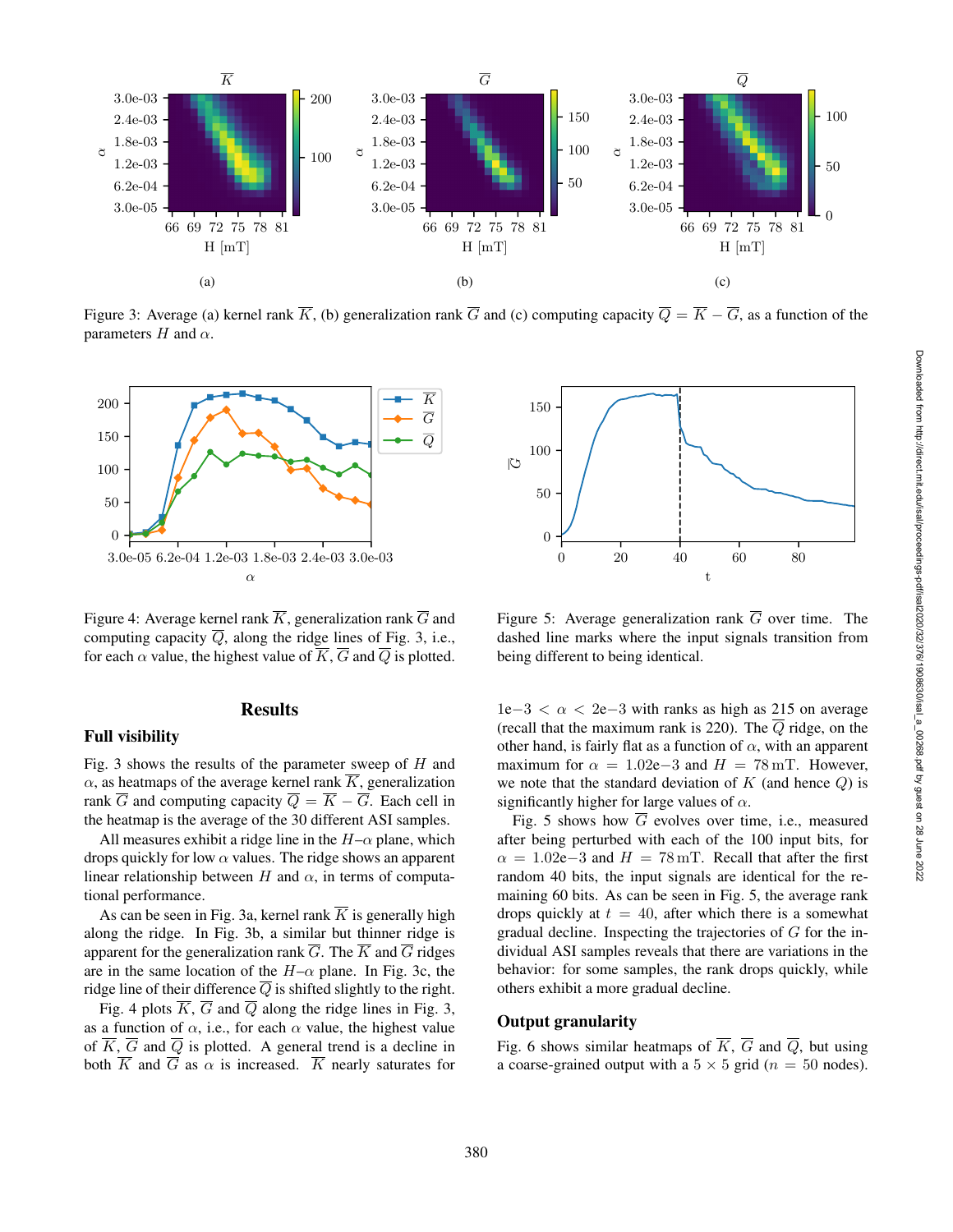

Figure 6: Average (a) kernel rank K, (b) generalization rank G and (c) computing capacity  $Q = K - G$ , as a function of the parameters H and  $\alpha$ , using an output granularity of  $n = 50$  nodes ( $5 \times 5$  grid).



Figure 7: Average normalized kernel rank k, generalization rank  $\overline{g}$  and computing capacity  $\overline{q} = k - \overline{g}$ , as a function of the number output of nodes *n*. The reservoir parameters are  $\alpha = 1.02e-3$  with (a)  $H = 78$  mT and (b)  $H = 79$  mT.

Compared to the heatmaps using full visibility of all magnets (Fig. 3), both  $K$  and  $G$  exhibit wider ridge lines. As a consequence, the  $\overline{Q}$  ridge is shifted diagonally towards higher H and  $\alpha$  values. Saturation of  $\overline{K}$  is still obtained for large regions of parameter space (here the maximum rank is 50).

Comparing the heatmaps from all granularities (not shown), a general trend is that, as output becomes more coarse-grained, the Q ridge line moves diagonally in the heatmaps towards higher H and  $\alpha$ .

Fig. 7 shows the average normalized rank measures  $k, \bar{g}$ and  $\overline{q} = k - \overline{g}$ , as the number of reservoir nodes *n* are increased (resulting from the increasing number of grid cells). For completeness, the plots also include results with full visibility at  $n = 220$ .

Fig. 7a shows the measures for  $\alpha = 1.02e-3$  and  $H =$ 78 mT, i.e., the parameters with the best performance from the full visibility experiment. As can be seen, a decrease in n results in poor generalization  $\overline{q}$  and hence a decrease in performance per node  $\bar{q}$ . There's an apparent peak of  $\bar{q} \approx$ 

 $0.6$  for  $n = 162$ .

Fig. 7b shows the same plot for an increased field strength of  $H = 79$  mT. With a stronger field, much better generalization is obtained. In this case, we observe an *increase* in  $\overline{q}$  as *n* is decreased, with an apparent peak at  $\overline{q} \approx 0.8$  for  $n = 50$ .

# **Discussion**

### Full visibility

Our investigation of the  $H-\alpha$  parameter space demonstrates salient features of ASI reservoirs. For most values of  $\alpha$ , there exists a corresponding critical field strength  $H$ , which is neither too weak (resulting in little activity), nor too strong (causing all magnets to switch).

Clearly, spin interactions play a crucial role in the formation of a complex dynamic response, since low  $\alpha$  values result in poor kernel-quality. Intuitively, in an uncoupled system, the state of the spins will only be affected by the current input. Memory formation requires sufficient flow of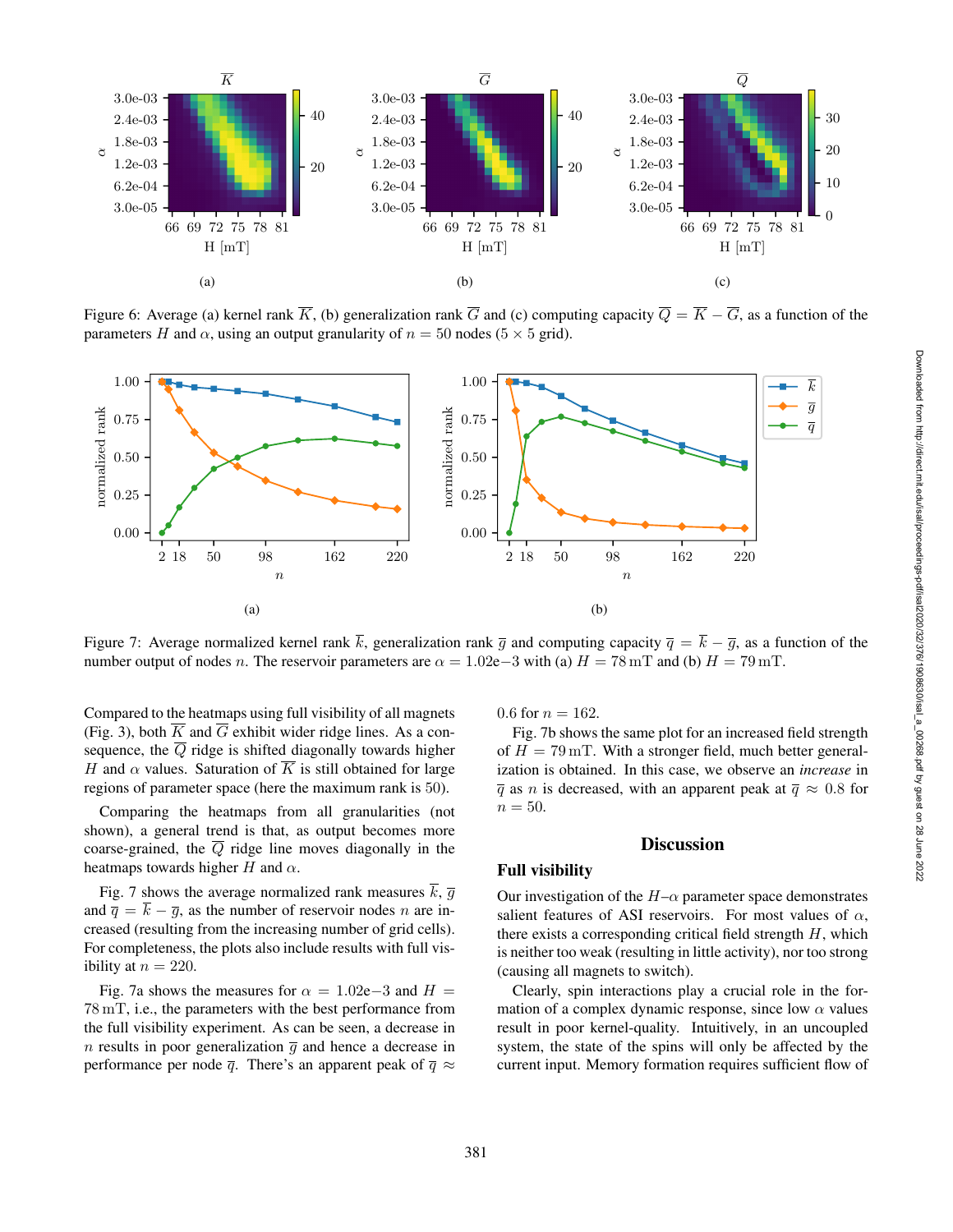information between the spins. If the coupling is too weak, the current state will be completely overwritten by new input, and all history of previous inputs is lost.

The saturation of kernel rank, shown in Fig. 3a, demonstrates excellent input separation for large regions of parameter space. In these cases, the ASI states contain sufficient information to discriminate between all the input signals. However, the reservoirs with the highest kernel-quality suffer from poor generalization-capability. High generalization rank is evidence of chaotic dynamics, where the initial difference in states persists for a long time.

The measure of computing capacity  $Q$  (Fig. 3c) exhibited a ridge line which, compared to the ridge lines of  $K$  and G (Fig. 3a and Fig. 3b), is shifted slightly towards stronger fields (larger  $H$ ). A stronger external field will consequently result in more spin flips per input, thus overwriting more of the system state. Indeed, chaotic reservoirs may still be used successfully, as long as the input is sufficiently strong to drive its dynamics out of the chaotic regime (Ozturk and Principe, 2005).

The decrease in kernel-quality as function of coupling strength  $\alpha$  is expected, since the size of ferromagnetic domains increase with  $\alpha$ , and hence there is less variation in the spin states. Smaller domains result in more diverse spatial patterns, and consequently a richer repertoire of input transformations. However, the parameter regions with the highest kernel-quality have very poor generalization-capability, resulting in poor overall performance. As a result, the capacity measure Q predicts no significant difference in performance between loosely and highly coupled systems. Still, the higher variance observed for large  $\alpha$  values is evidence that the particular ASI sample, i.e., the set of coercive fields, plays a more important role for highly coupled ASIs compared to the loosely coupled systems.

The observed gradual decrease in generalization rank over time is clear evidence of fading memory, where past input is gradually forgotten over time. The plot in Fig. 5 is remarkably similar to the time-wise separation observed in neural microcircuits (Maass et al., 2004). Although there are variations in the behavior, the results indicate that ASI reservoirs can indeed exhibit the echo-state property.

#### Output granularity

Our results revealed that a change of output granularity affects the performance landscape in the  $H-\alpha$  parameter space. Parameters which perform well with full visibility of all spins perform poorly with a coarse-grained view.

As the number of spins per node is increased, the areas in the parameter space with good performance move towards stronger fields and higher coupling (compare Figs. 3c and 6c). Interestingly, a small increase in field strength seems to be sufficient to improve performance under a coarse-grained view (Figs. 7a and 7b).

Under a coarse-grained view, one might expect that the

more strongly coupled systems would have a benefit, since larger magnetic domains would still be visible without significant information loss. However, we find no evidence of this in our results. In fact, the strongly coupled systems appear to perform worse, regardless of output granularity.

Since the computational capacity is bounded by the number of reservoir nodes (Dambre et al., 2012), it would seem like full visibility of all spins is always beneficial. However, in any physical reservoir there will be a cost associated with measurement of state, placing practical limits on the number of output nodes. Additionally, a coarse-grained view brings some additional benefits, which we discuss below.

The normalized rank measures (Figs. 7a and 7b) revealed that, for a system consisting of binary elements, the computing capacity per node  $\overline{q}$  can be *increased* by combining multiple elements into one node. The increase can be attributed primarily to an increase in the degrees of freedom per node, i.e., as a node can take more possible values. This was confirmed by thresholding the aggregate values, effectively making the grid cells "super-spins", which resulted in a fairly flat  $\overline{q}$  across the different granularities (not shown).

For a given number of reservoir nodes, it should be possible to maximize performance by scaling up the underlying system, while maintaining a fixed-size coarse-grained view.

Another potential benefit of a coarse-grained view is robustness: the output will be less sensitive to small differences in the underlying spin state. If a spin inadvertently flips, e.g., due to noise, its immediate effect will be small under a coarse-grained view. With full visibility, however, the readout may be more sensitive to a single spin flip.

The results show that, at least for pinwheel ASI, there is a great degree of freedom in choosing the output granularity. We may observe the system at a range of different scales, and still obtain good performance.

#### Conclusion

ASIs are promising computing substrates due to the wide variety of emergent behavior, which can be directly controlled by the system geometry. We have shown how the inherent properties of pinwheel ASI result in complex spatiotemporal patterns that can be readily exploited for computation. Our experiments demonstrate excellent computing capacity in terms of well-established reservoir quality measures. We find clear evidence of fading memory, suggesting the presence of the crucial echo-state property.

An exciting finding is that good performance can also be obtained with a coarse-grained metamaterial view of the system. Although the size of our magnetic system was fixed, our results indicate that ASI reservoirs are scalable, both in terms of the number of nodes as well as the computing capacity per node. The apparent flexibility in output granularity show that ASIs have computational properties at different abstraction levels, from the small-scale dynamics of simple spins, to the large-scale spatial patterns of the metamaterial.